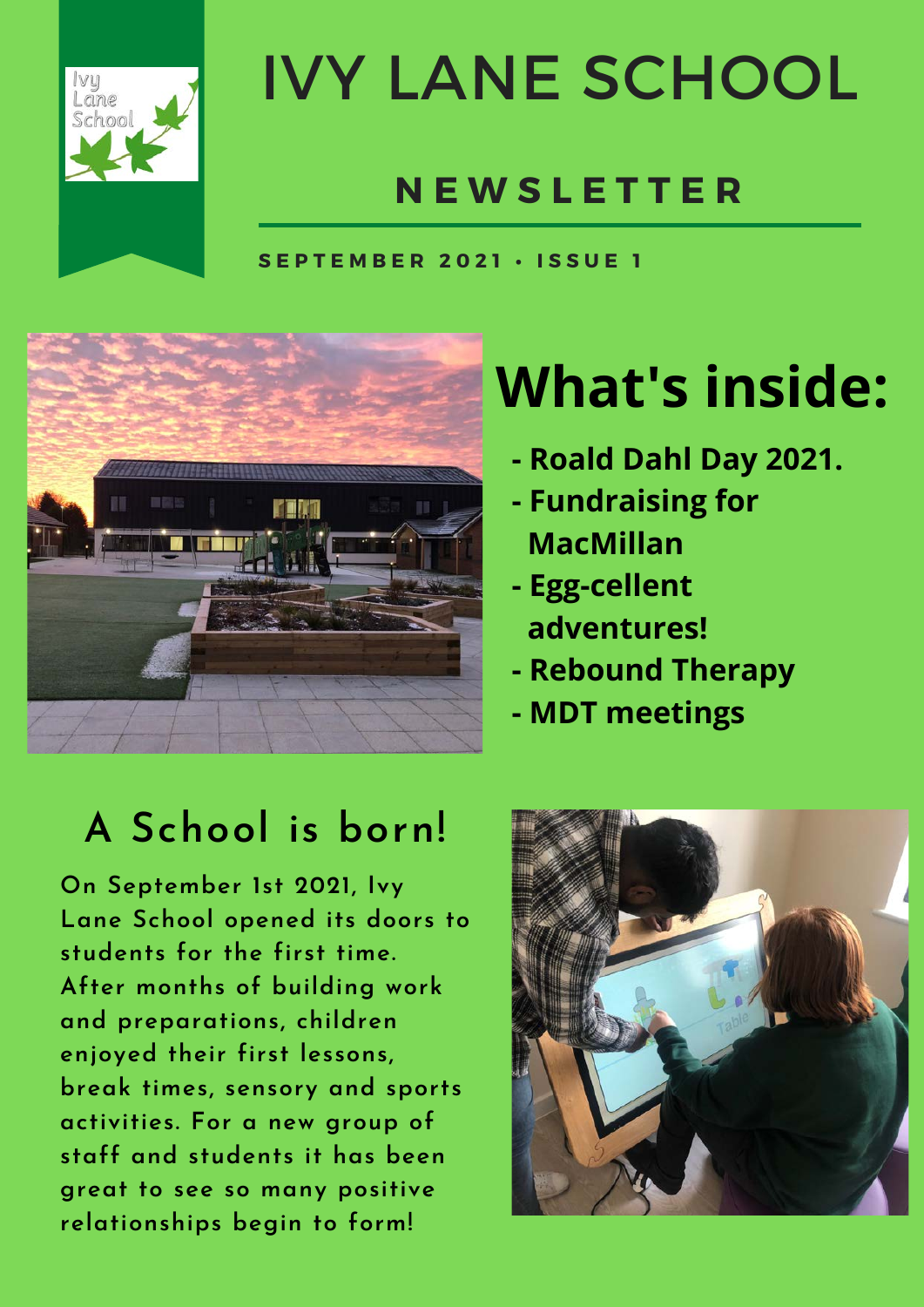## **Roald Dahl Day 2021**

**Friday 17th September, saw Ivy Lane School celebrate the work of arguably the most loved children's author of all time, Roald Dahl. The day saw us bake Charlie and the Chocolate Factory flapjack; search the site for characters from our favourite story, enjoy a Fantastic Mr Fox premier and much, much more. We look forward to continuing to enjoy these books for many years to come.**









## **Fundraising for MacMillan**

Ivy Lane School made a fabulous start to its role as a charity fundraiser. We raised a fantastic £100 for MacMillan cancer charity. As part of a MacMillan tradition, staff and students worked hard to prepare an excellent coffee morning full of delicious cakes, food, drink and competitions. To understand why the day was important we used assembly and class time to learn about the challenges of supporting individuals with cancer.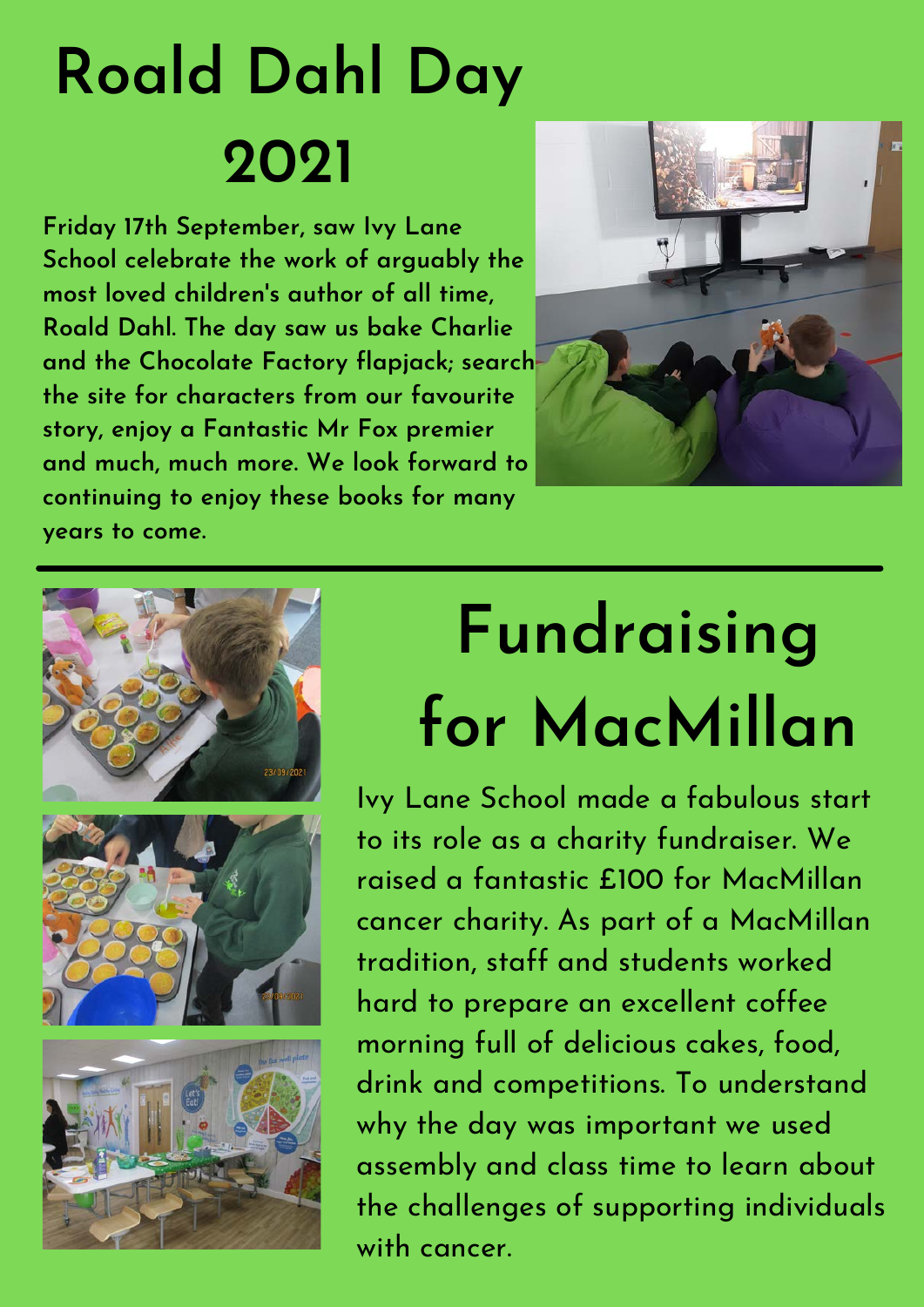# **Rebound Therapy**

This term, our students have been loving their rebound therapy sessions. Working with expert tutors, the sessions have given our students the chance to develop their motor skills, body awareness, balance, coordination, and communication. Sessions are always fun and engaging and we have taken great pleasure from seeing the children's confidence grow each week.

# **Egg-citing adventures!**

**Teachers hatched an egg-cellent idea to help children learn during our 'living things' topic. Earlier this week 10 chick eggs arrived onsite with a special incubator and new born pen. Over the next week children will see them being born, growing and will have opportunities to handle and feed them in their early life stages. We know talk alone is cheep, so look forward to sharing full details of our learning next month.**